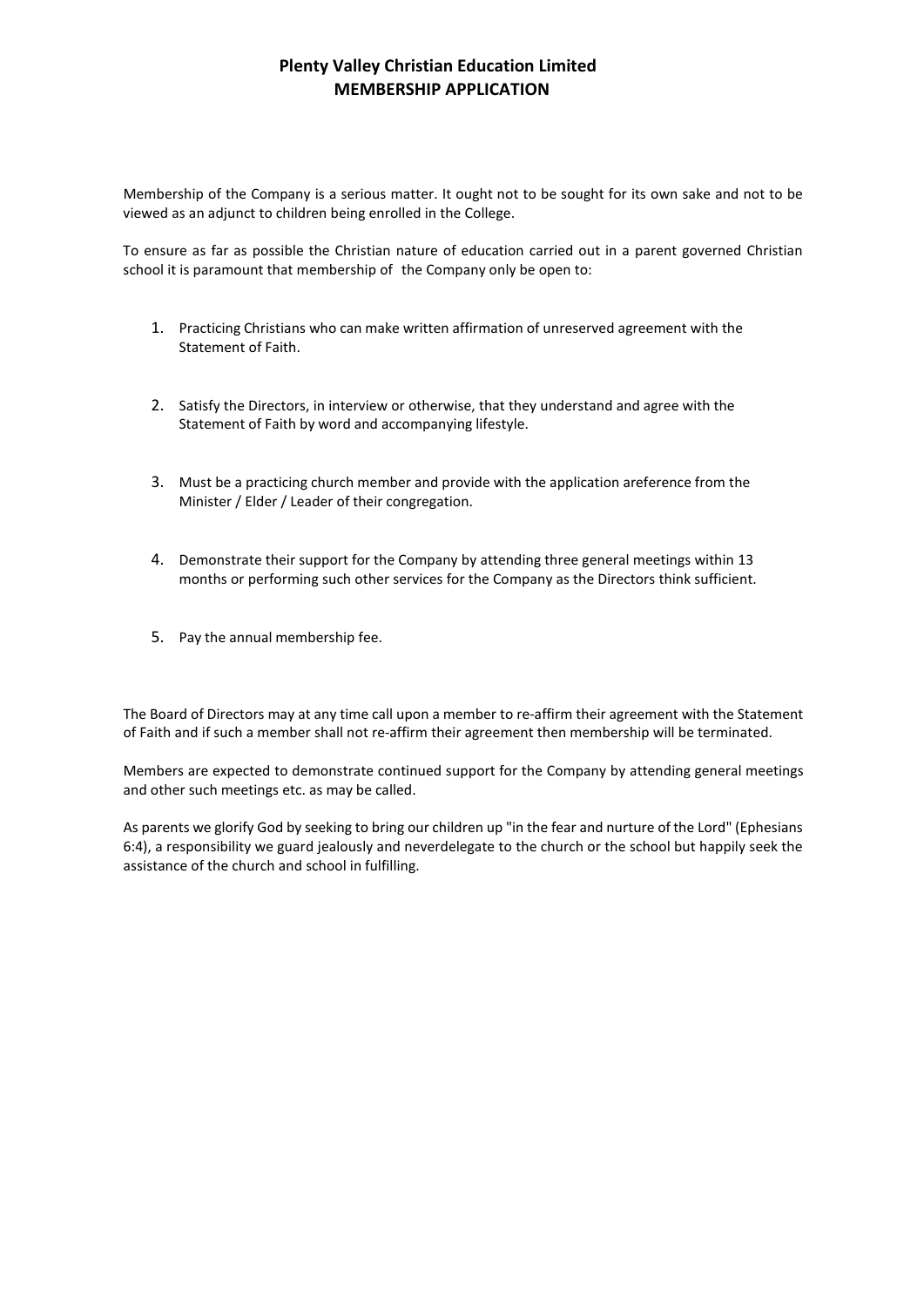I desire to become a member of Plenty Valley Christian Education Limited.

I acknowledge my agreement with the purpose of the Company and agree to be bound by the terms of the company's constitution and am willing to be an active participant.

I acknowledge that I have read and understood the membership conditions, as setout in clause 6 of the company's Constitution, items 6.3 and 6.4 of which are listed in the appendix to this form.

I solemnly declare that I have read and am in hearty agreement with the Statement of Faith as set out in schedule 1 of the company's Constitution.

| Dated this:                                                  |                                                                                                                                                                                                                                      | <u>day of the contract of the contract of the contract of the contract of the contract of the contract of the con</u> | $20$ $-$ |
|--------------------------------------------------------------|--------------------------------------------------------------------------------------------------------------------------------------------------------------------------------------------------------------------------------------|-----------------------------------------------------------------------------------------------------------------------|----------|
| Name in full:                                                |                                                                                                                                                                                                                                      |                                                                                                                       |          |
| Address:                                                     |                                                                                                                                                                                                                                      |                                                                                                                       |          |
| Occupation:                                                  | <u> 1989 - Johann Barbara, martin amerikan basar dan basa dan basa dan basa dalam basa dalam basa dalam basa dala</u>                                                                                                                |                                                                                                                       |          |
|                                                              |                                                                                                                                                                                                                                      |                                                                                                                       |          |
| Children (if any) attending Plenty Valley Christian College: |                                                                                                                                                                                                                                      |                                                                                                                       |          |
| Names:                                                       | <u>Grade: Contractor Contractor Contractor Contractor Contractor Contractor Contractor Contractor Contractor Contractor Contractor Contractor Contractor Contractor Contractor Contractor Contractor Contractor Contractor Contr</u> |                                                                                                                       |          |
|                                                              | <b>Marshall School School School School School School School School School School School School School School School</b>                                                                                                             |                                                                                                                       |          |
|                                                              |                                                                                                                                                                                                                                      |                                                                                                                       |          |
|                                                              |                                                                                                                                                                                                                                      |                                                                                                                       |          |
|                                                              | <u>Grade: Electronic Contractor Contractor Contractor Contractor Contractor Contractor Contractor Contractor Contractor Contractor Contractor Contractor Contractor Contractor Contractor Contractor Contractor Contractor Contr</u> |                                                                                                                       |          |
|                                                              |                                                                                                                                                                                                                                      |                                                                                                                       |          |
| Signed:                                                      |                                                                                                                                                                                                                                      |                                                                                                                       |          |
|                                                              | Applicant                                                                                                                                                                                                                            | Print Name                                                                                                            |          |
| Signed:                                                      |                                                                                                                                                                                                                                      |                                                                                                                       |          |
|                                                              |                                                                                                                                                                                                                                      |                                                                                                                       |          |
|                                                              | Nominating Member 1                                                                                                                                                                                                                  | Print Name                                                                                                            |          |
| Signed:                                                      |                                                                                                                                                                                                                                      |                                                                                                                       |          |
|                                                              | <b>Nominating Member 2</b>                                                                                                                                                                                                           | Print Name                                                                                                            |          |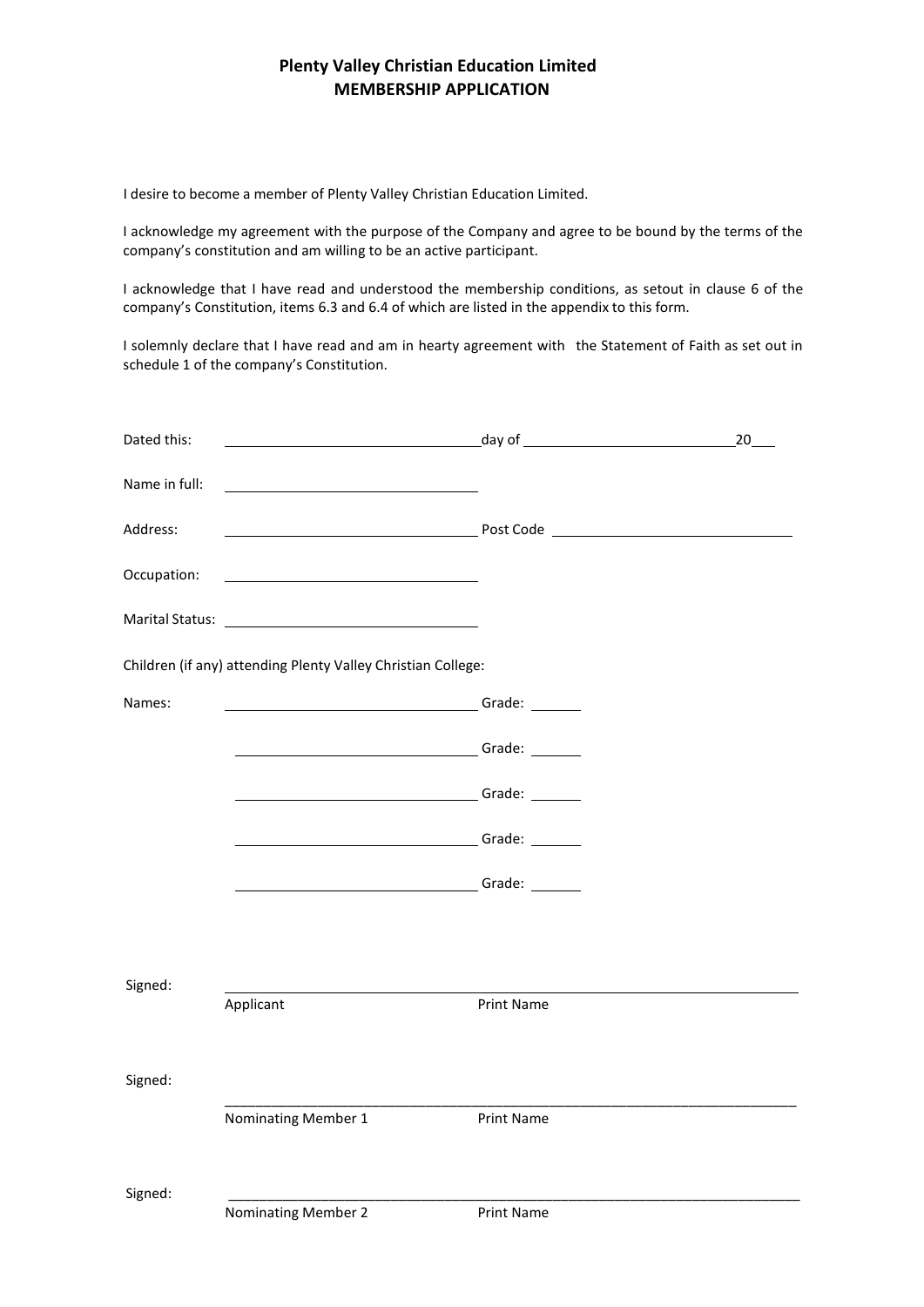#### **Please answer the following questions:**

With reference to the constitution's preamble, what do you understand "Parentalresponsibility & partnership" to mean?

What are your reasons for applying for membership in the Company?

How do you feel the College will benefit from your membership?

Please summarise briefly what you understand the Educational Creed to mean:

Do you agree with this? YES / NO